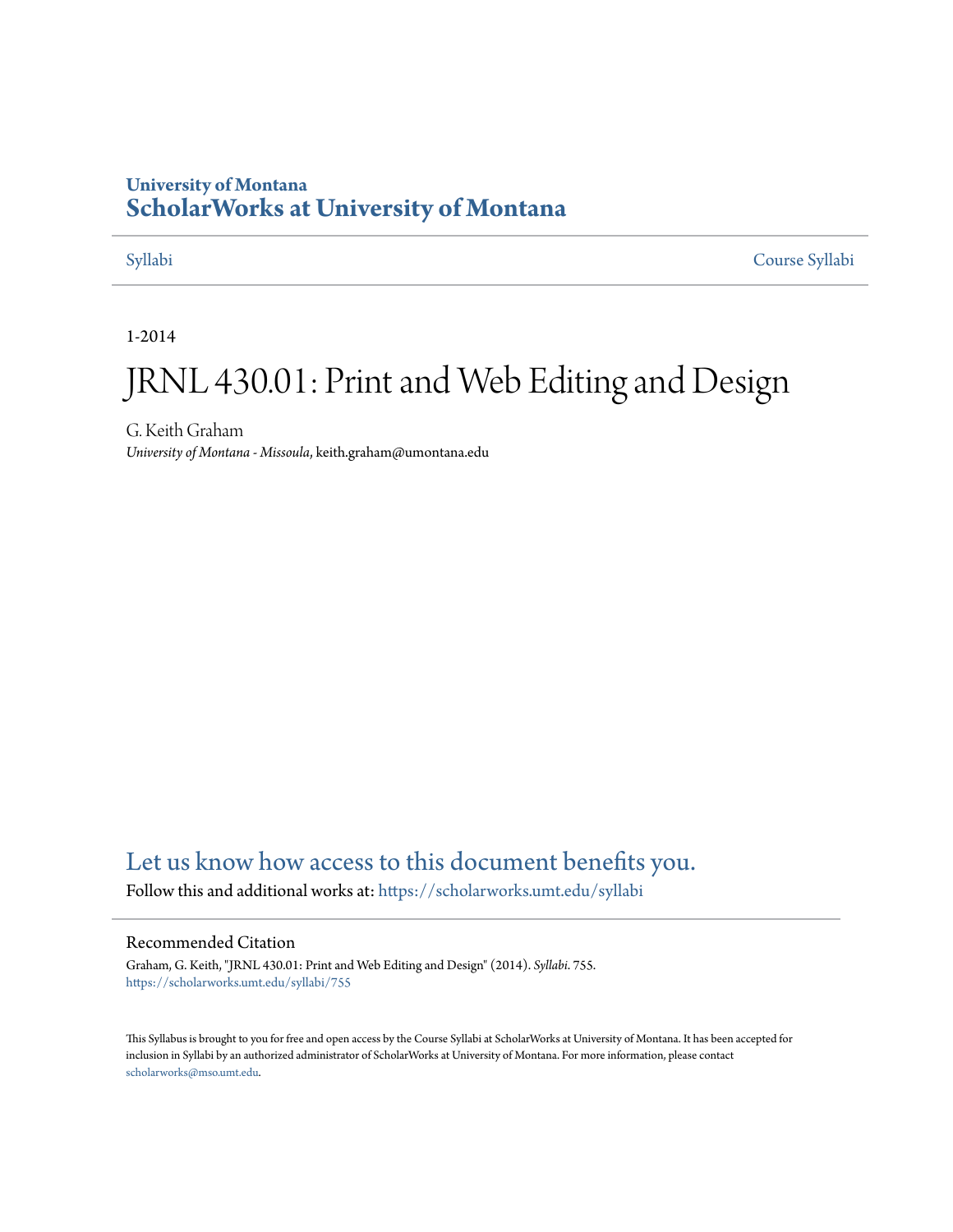

**Professor** Keith Graham **O ffice** DAH430 **Phone** 243-2238 **E-mail** keith.graham@umontana.edu

*a »* Good design is clear thinking made visible. Bad design is stupidity made visible EDWARD TUFTE professor emeritus of political science, computer science, statistics and graphic design at Yale

## **about the course**

Journalism 430 introduces you to the skills and theory of layout and design for journalistic publications, with an emphasis on content. You will create designs for newspapers, magazines and the Web. You'll do this as you learn Adobe InDesign. You will also learn the basics principles of design, color theory and usage, typography, lexicon and layout skills. You also strengthen your editing and headline writing skills. *Bring your imagination.* This will be a fun journey.

## **co u rse o u tco m es**

To develop the technical and creative

layout skills needed to express your designs To understand basic design principles

To appreciate what good typography is and how to use it

To understand the lexicon of the field

To create newspaper, magazine & Web pages

To produce designs for use in your portfolio

To expand your visual story-telling ability through design

To have a basic understanding of Adobe InDesign and Web software

## **system fonts**

Use only fonts in our system, unless told to do otherwise. If you use fonts outside the system without *permission you will be assigned a grade of zero.*

## **m eth o d o lo g y & a ssig n m en ts**

There will be lectures and discussions. You will put into practice what we talked about during the lecture and discussion time. You will be expected to participate in discussions and critiques, to examine your work, the work of your classmates, and the work of the contemporary newspaper, magazine and Web designers.

You will design newspaper pages, magazine and Web projects. You will examine publications for design examples. There will be quizzes based on the readings, lectures, discussions and current events.

## **t e x t s**

Cohen, Sandee, *InDesign CS6 for Macintosh and Windows, A Visual Quickstart Guide,* Peachpit Press, 2012**.**

Harrower, Tim, and Elman, Julie, *The Newspaper Designers Handbook*, 7th Edition, McGraw-Hill, June 2012.

## **after hours access**

All professional journalism students should have after hours access to Don Anderson Hall. If you do not please check with Journalism staff in room 201. A door code will be assigned and provided to you via email. Codes will remain active until the last day of the semester.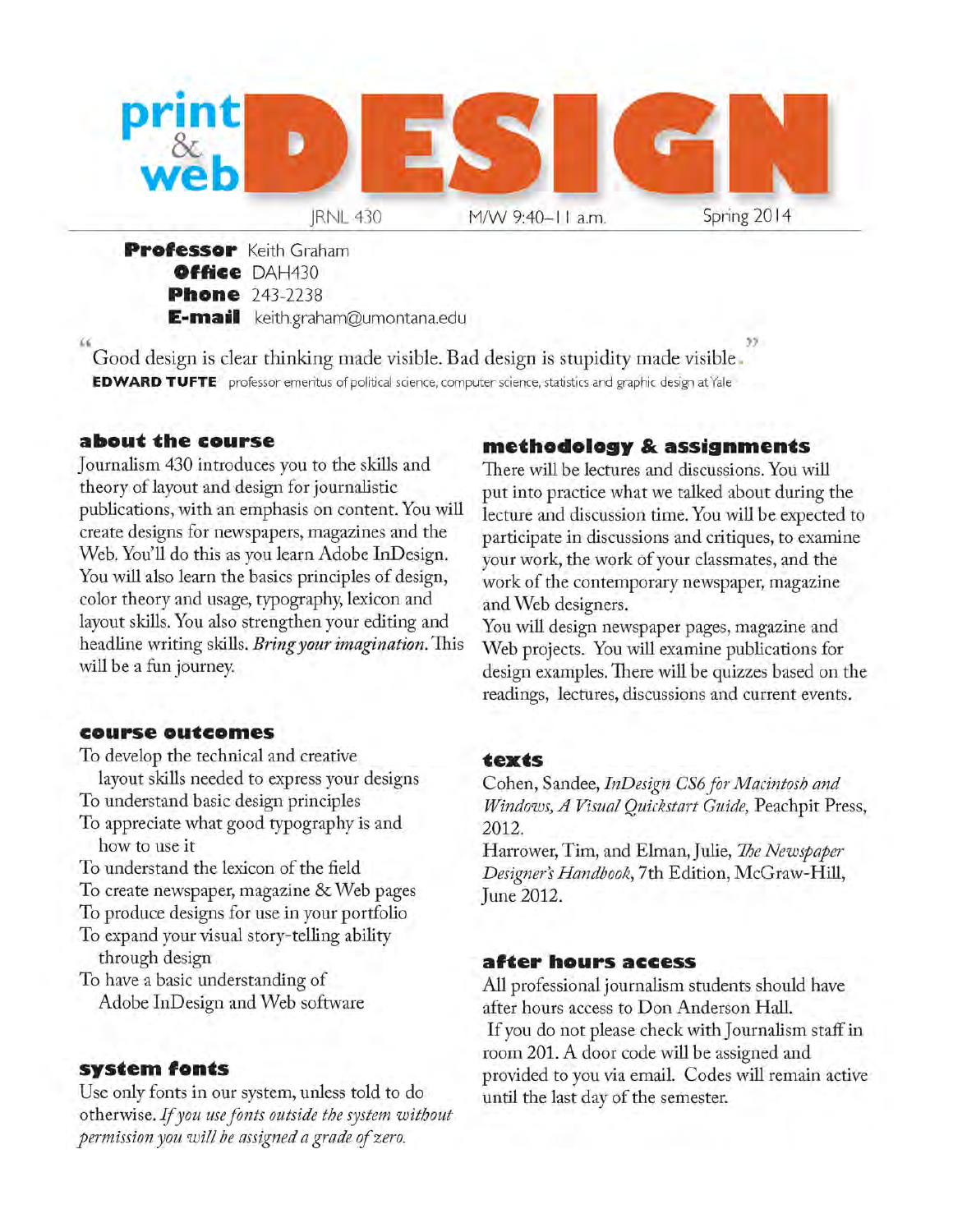## submission of assignments

You must have an electronic copy stored by the specified time.

All assignments are to be submitted to my folder, Keith Graham, which is inside the Professors server. There is a JRNL 430 folder inside my folder. Inside the JRNL 430 folder is a JRNL 430 drop box. Please place your assignments there in the appropriate folder inside the drop box. Put your name on the top of the first page of each assignment. Also, you must place a copy in your student folder. It is your responsibility to immediately back up every assignment you complete. Back it up on a flash drive or a hard drive. For each assignment, you need to title as follows: *Last name, title of assignment.idd* For example: *Graham.resume.idd.* Always put your last name before assignment title. Also include a PDF for each assignment.

Do not use color in assignments unless told to do so. If you use color on an assignment not calling for its use, you will lose one letter grade on that assignment.

## **acad em ic h o n esty**

*Important:* It is expected that you will turn in new work for each assignment in this class.

It is also expected that all work done in this class on design exercises, quizzes, etc. will be your own and will be created during this semester.

Any act of academic dishonesty will result in, at the least, a zero on that particular assignment and possibly referral to the proper university authorities for disciplinary action.

Understand that you may, therefore, be assigned an F as your final grade in this class if you are caught cheating.

Students must be familiar with the conduct code.

http://life.umt.edu/vpsa/student\_conduct. php

## **p ro fessio n a lism & a tten d a n ce**

JRNL 430 seeks to create a professional environment. That means, among other things, that we respect each of our colleagues.

Ninety percent of what you do in the dayto-day professional world is how you deal with people. That's what journalists do. Your attitude in the classroom and to each other is vitally important.

It also means missing a class is like missing a day of work. I expect you to show up on time and show up prepared. If we start class with a quiz or an exercise and you come in late, you will not get a chance to make up the work.

If you know you are going to miss class or be late,you must notify me in advance. An "excused absence" generally involves personal or family illnesses or emergencies. Routine medical appointments, job obligations, computer problems, missed buses and scheduled interviews are not valid reasons for missing class.

Your attendance will be graded. Regular and timely attendance is crucial in this class, and you are expected to participate in critiques. If you are late, you will be considered absent.

Some of the information covered in class will not be provided in the text. You will be responsible for material covered in your absence, and your assignments will still be due at their scheduled times.

## **d ea d lin es**

Assignments must be handed in on time. **A late assignment will be assigned a zero.** A late assignment is one that is turned in after the time it is due. Therefore an assignment turned in even one minute late, is late. Please understand how important this is to learn now. Therefore, turn in on time or be assigned a zero.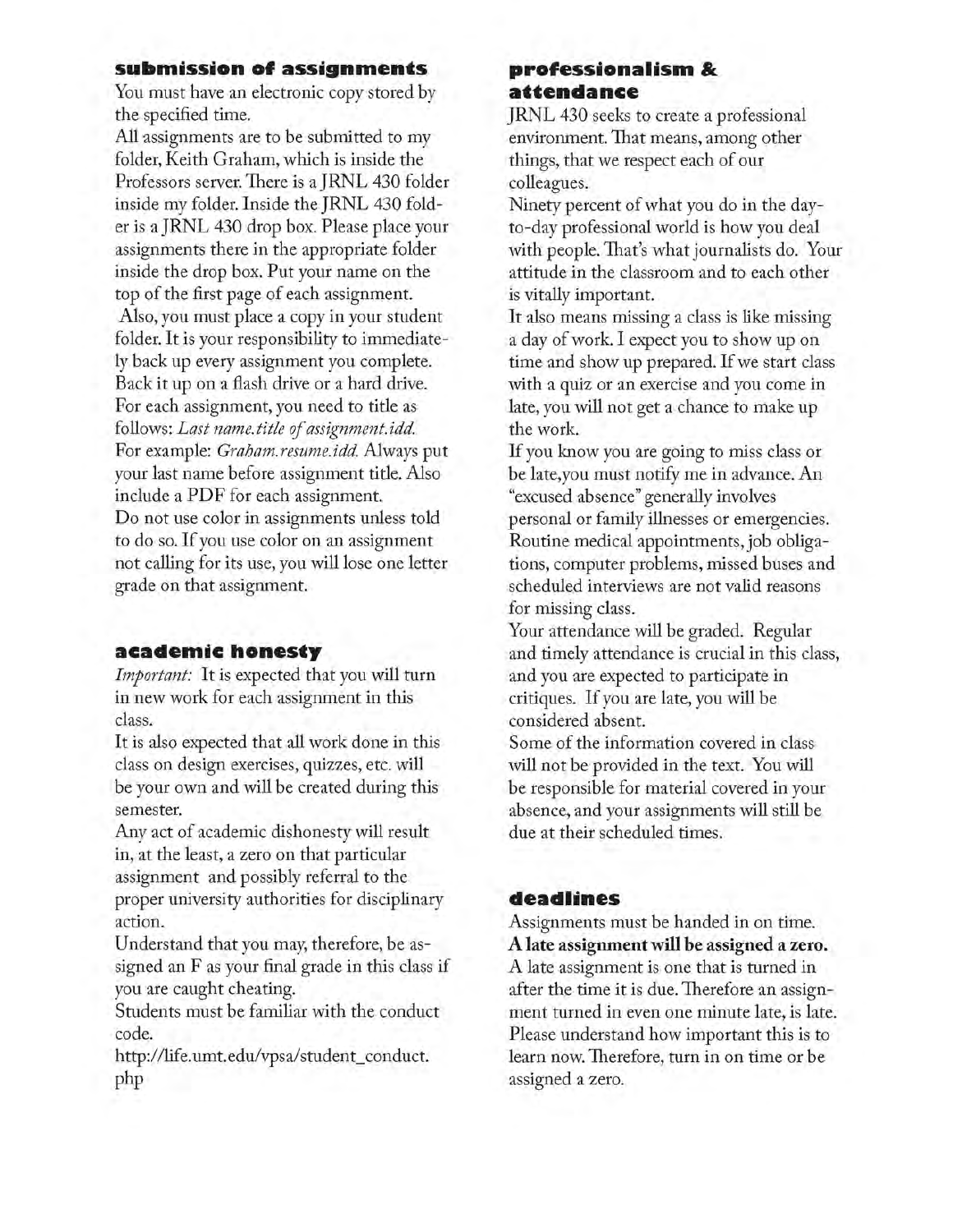## **m agazin e ex a m p les**

Bring originals magazine examples only no photocopies. We will use some of the examples as part of the class discussion. Bring the *entire* magazine for each of your three examples. You may use only one example from any one publication during the semester. Magazines must be 2013 or 2014 issues only.

## graduate students

You will report on the design of an online publication You will turn in a written report of at least three typed pages. Use the publication to demonstrate its design philosophy. The written portion is due April 28 at 8 am. Details will be discussed during the first or second week of class. The report will be worth 50 points  $(25$  points for written portion and  $25$ points for oral presentation).

## **resu b m issio n s** *may be more than five quizzes*

You may resubmit the front page design. Must be a completely different design using different materials. You will be assigned the higher score. Due March 28 at 11:59 pm. Must email professor that you have resubmitted

## **s tu d e n ts w ith d isa b ilities**

If you have a disability that you feel affects **grading scale** your performance in this class, please come  $A$  93 to 100% see me and we'll seek a reasonable  $A-90$  to 92% accommodation. Please see http://life.umt. B+ 88 to 89% edu/dss/ for details. B 83 to 87%

## **quizzes c** 73 to 77%

You can expect quizzes almost every week. C- 70 to 72% Each quiz is worth 10 points unless  $D+68$  to 69% otherwise noted. Read the assigned D 63 to 67% material. D- 60 to 62%

## **grad in g criteria**

Remember, the main objective of this class is learning. If you are learning, the grades will come. Each assignment is graded on content, on how effectively your design is in communicating that content, your use of typography and photography/ graphics, writing effective headlines and captions and the freshness of your vision.

## *grades*

| 35 points  | First design projects          |
|------------|--------------------------------|
|            | Your Name (10 pts.)            |
|            | Resume (20 pts.)               |
|            | Color $1(15$ pts)              |
| 100 points | Other designs                  |
|            | Color 2                        |
|            | tabloid front                  |
|            | html, web logos                |
|            | (25 points each)               |
| 55 points  | Dean Stone (25 pts)            |
|            | banner (10 pts)                |
|            | navigation bar (20 pts)        |
| 100 points | Magazine project               |
| 50 points  | Quizzes (10 points each)       |
|            | may be more than five quizzes  |
| 20 points  | Design examples (10 pts. each) |
|            | logo, magazines                |
| 50 points  | Web final                      |
| 30 points  | Class attendance               |
| 50 points  | Deadline design, final exam    |
| 480 points | TOTAL                          |

- 
- 
- 
- 
- B- 80 to 82%
- C+ 78 to 79%
- 
- 
- 
- 
- 
- F 59% and below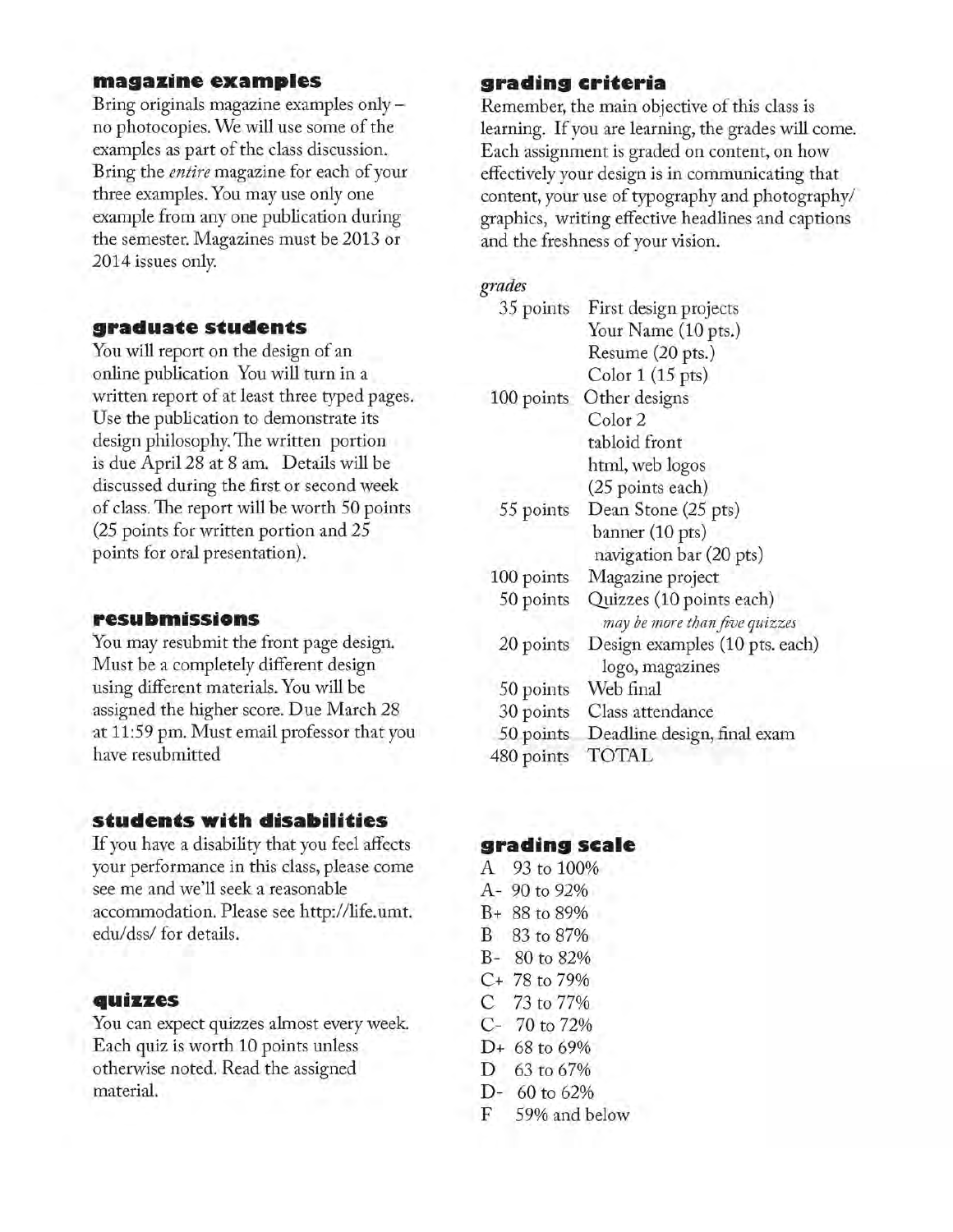## **CLASS SCHEDULE**

This is an outline. This will change depending on where this class needs to go.

|         | <b>Class topics</b>                                                                                                        | <b>Readings</b> | <b>Assignments</b>                                                    |
|---------|----------------------------------------------------------------------------------------------------------------------------|-----------------|-----------------------------------------------------------------------|
| WEEK I  | Review Syllabus, Lexicon, Measurements, Effective design                                                                   |                 |                                                                       |
| Jan. 27 | Review syllabus<br><b>Importance of Design</b><br>Graduate assignments<br>Lexicon of design,<br>Four basic design elements |                 |                                                                       |
| Jan. 29 | Quiz on lexicon, 4 basic elements<br>Typography                                                                            |                 | Quiz I<br>Measurements<br>Lexicon<br>Syllabus<br><b>Four Elements</b> |

### WEEK 2 Typography, Color, Design Principles

Feb. 3

Feb. 5 Color

Design Principles

Typography **Example I** Color logos and URLs.

> Quiz 2 Typography Color basics

*Place your current resume in your* student folder. If you do not have *one, create a one-page resume in any word processor software.*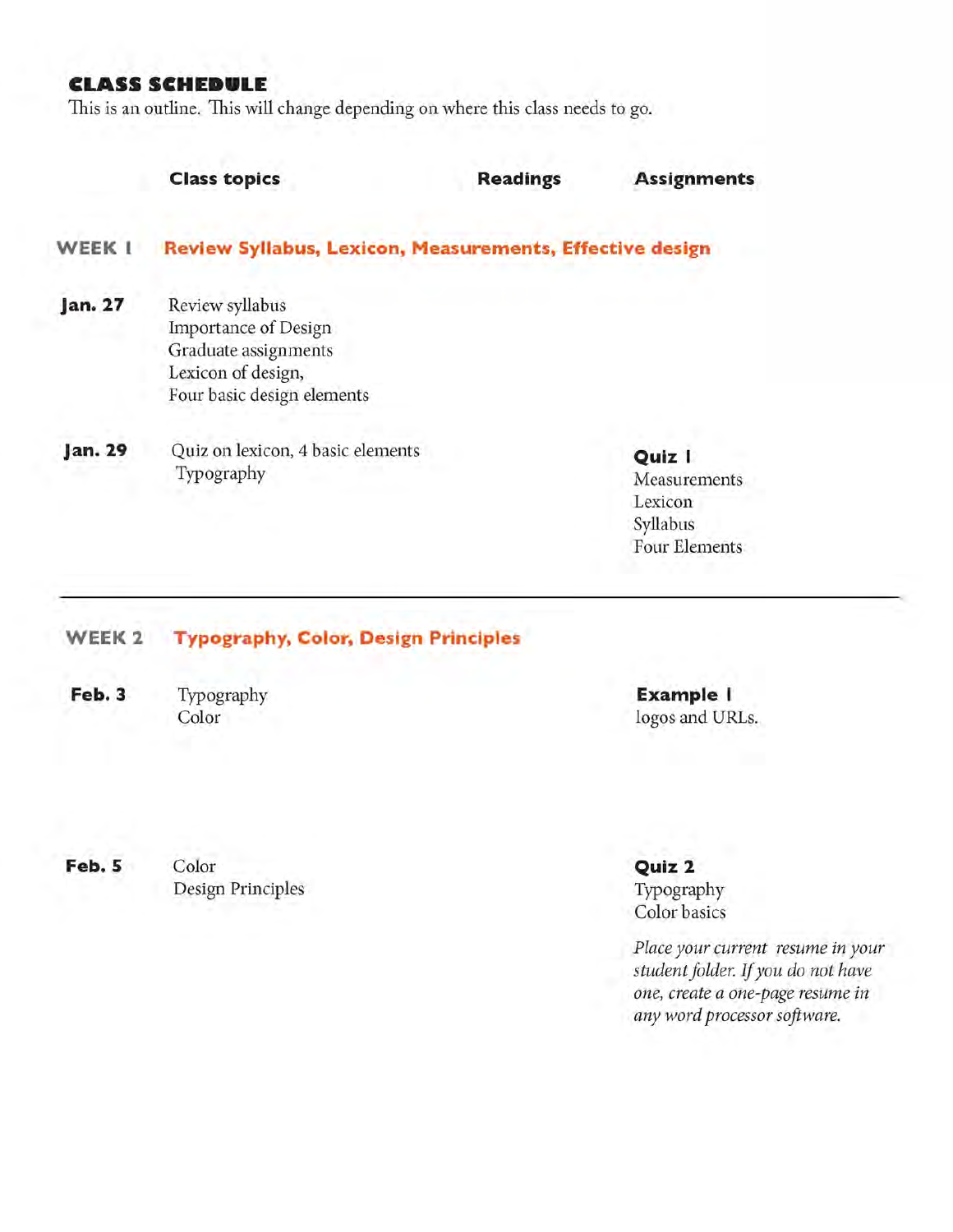## **Class topics Readings Assignments**

### WEEK 3 InD esign

**Feb. 10** InDesign Intro to InDesign *preferences, setup, tools, menus, fonts, panels*

Feb. 12 More inDesign *more panels, working with text and photos*

**Your Name** Using Serif andf Sans Serif fonts. Will create in class

Q uiz 3 InDesign basics

### WEEK 4 InD esign

**Feb. 17** InDesign Creating a resume

Feb. 19 Critique Color 1 projects InDesign

Color I Using color, your name in Serif & Sans Serif and graphic/object.

**Resume** A one-page resume. Details discussed in class.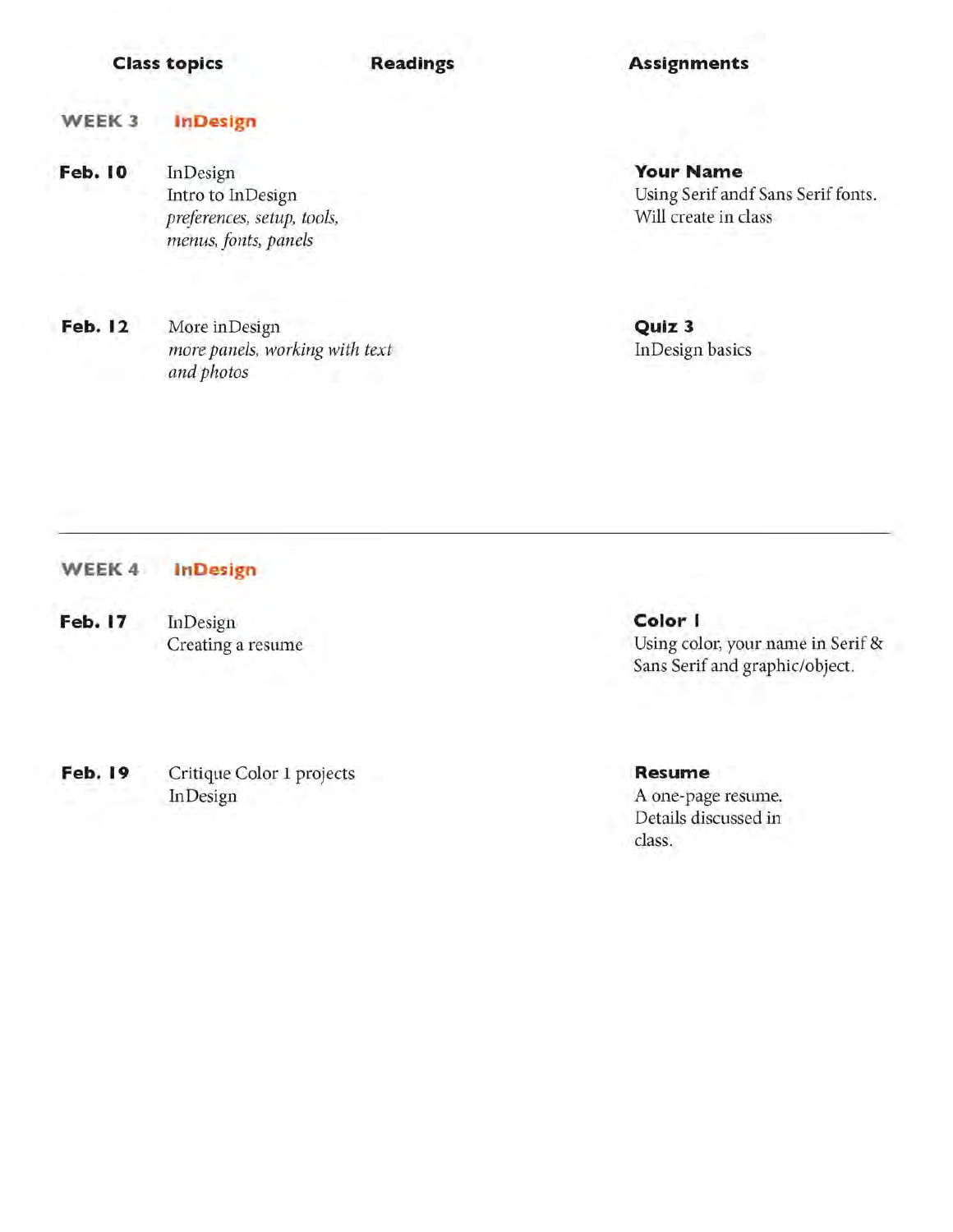**Class to p ics Readings A ssign m en ts**

### WEEK<sub>5</sub> Design Principles, more on 4 Basic Elements, Newspaper history, Broadsheet and Tabloids, Dean Stone Program

- Feb. 24 Critique CD design Basic Design Principles reviewed Page Design, details of page design Additional info on Four Basic Elements If time permits: Dean Stone Program
- **Feb. 26** Critique logos History of U.S. Newspapers Tabloids Dean Stone Program Cover

**Example 2** 

Three examples} Magazine cover, an opening spread, table of contents. Each example from *different* magazine.

Color 2 Color logos of the production company names provided.

Q uiz 4 Details, headlines, text, captions, photography, page design

### WEEK 6 Critiques, Dean Stone, Tabloid design, Intro to Magazines

**Mar. 3** Critique Dean Stone cover design **Dean Stone** Review quiz **Dean Stone Program cover** 

*spot color only*

Mar. 5 Critique Tabloid page design Intro to Magazines

**Tabloid** Montana Kaimin front page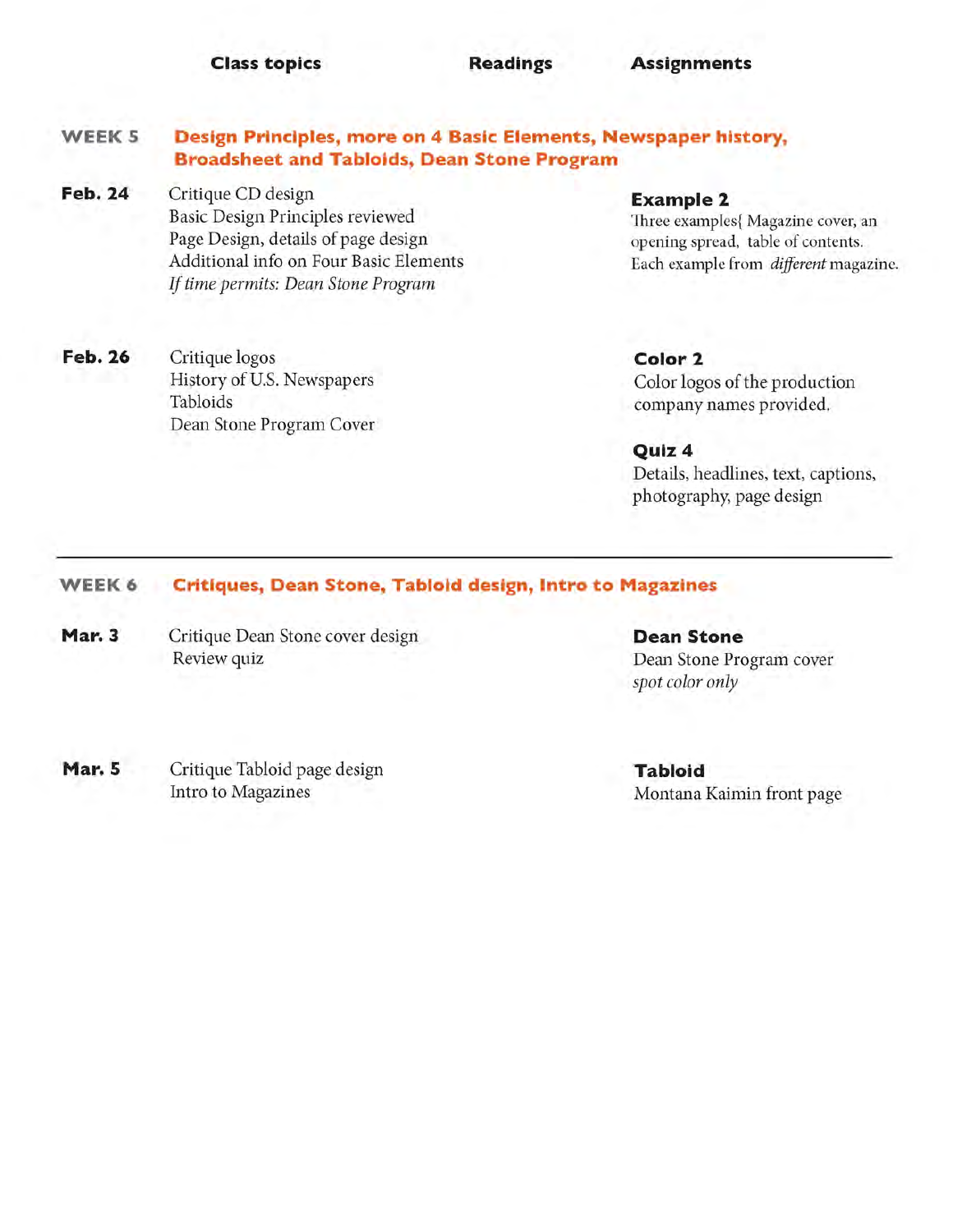|                | <b>Class topics</b>                                              | <b>Readings</b> | <b>Assignments</b>  |  |
|----------------|------------------------------------------------------------------|-----------------|---------------------|--|
| WEEK 7         | <b>Magazine Covers, Spreads, Single Pages, Table of Contents</b> |                 |                     |  |
| <b>Mar. 10</b> | Magazine Covers, Spreads                                         |                 | Quiz 5<br>Magazines |  |
| <b>Mar. 12</b> | More Magazine project                                            |                 |                     |  |

## WEEK 8 Magazine Project Critique, Content Management Systems

- Mar. 17 Magazine Project critique Magazine
- Mar. 19 Content Management Systems

## WEEK 9 Intro to HTML & Web Design

Mar. 24 Intro to HTML **HTML** 

Mar. 26 Intro to Web Design CMS

in class assignment

Magazine project

CMS you will use for web project

WEEK 10 Spring Break

- Mar. 31 No class
- April 2 No class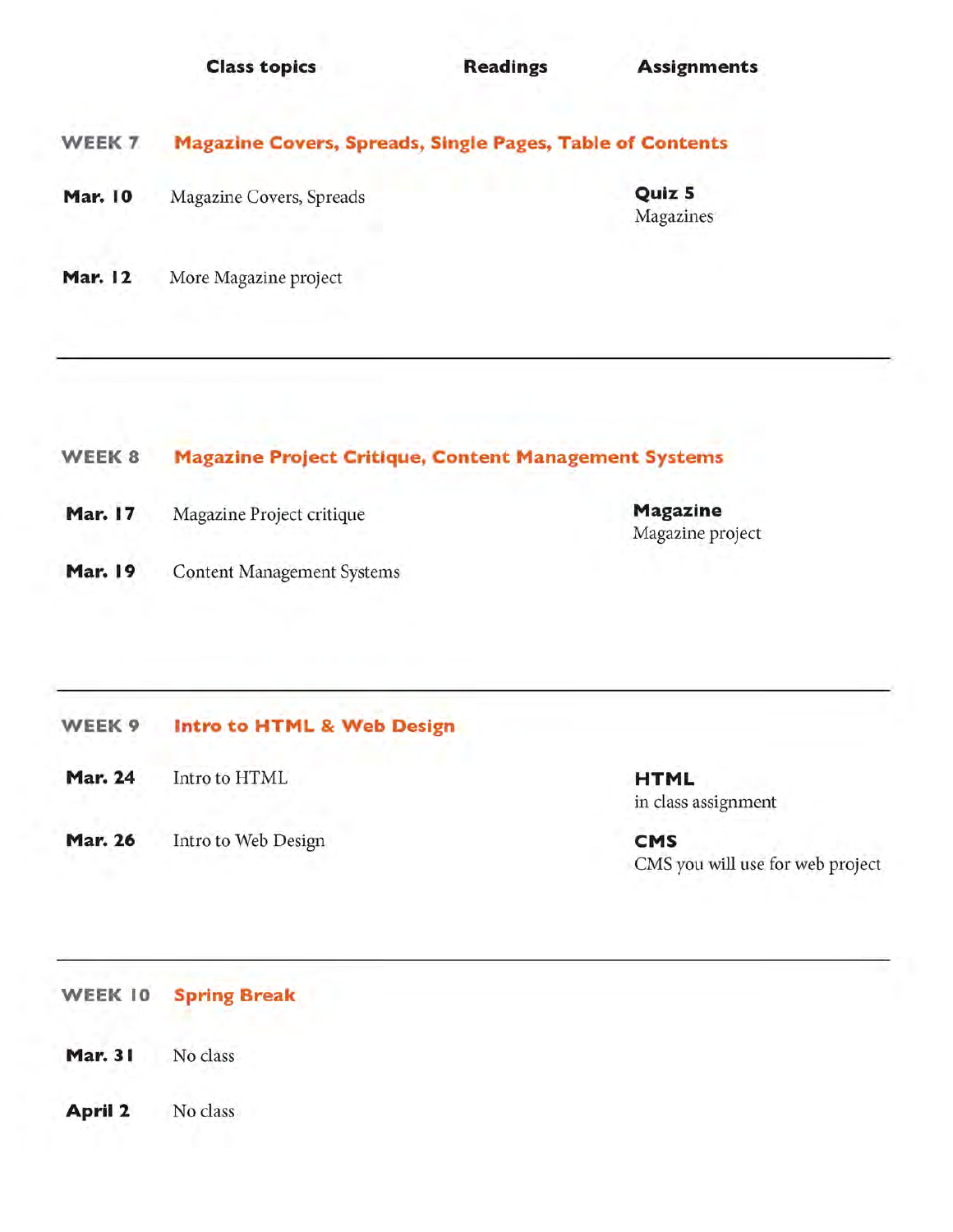**Class topics Readings Assignments** 

## WEEK 11 Web Design Design

- April 7 Website design: home page, logo, banner,
- April 9 logo, banner, navigation bars Web logo

Web logo

|          | <b>WEEK 12 Web Design Project</b> |                           |
|----------|-----------------------------------|---------------------------|
| April 14 | Web Design project                | <b>Banner</b><br>dominant |
| April 16 | Web Design project                | for your v                |

WEEK 13 Web Design Project

- April 21 Web Design project
- April 23 Web Design project

dominant photo or graphic for your web home page

Navigation bar for your web home page